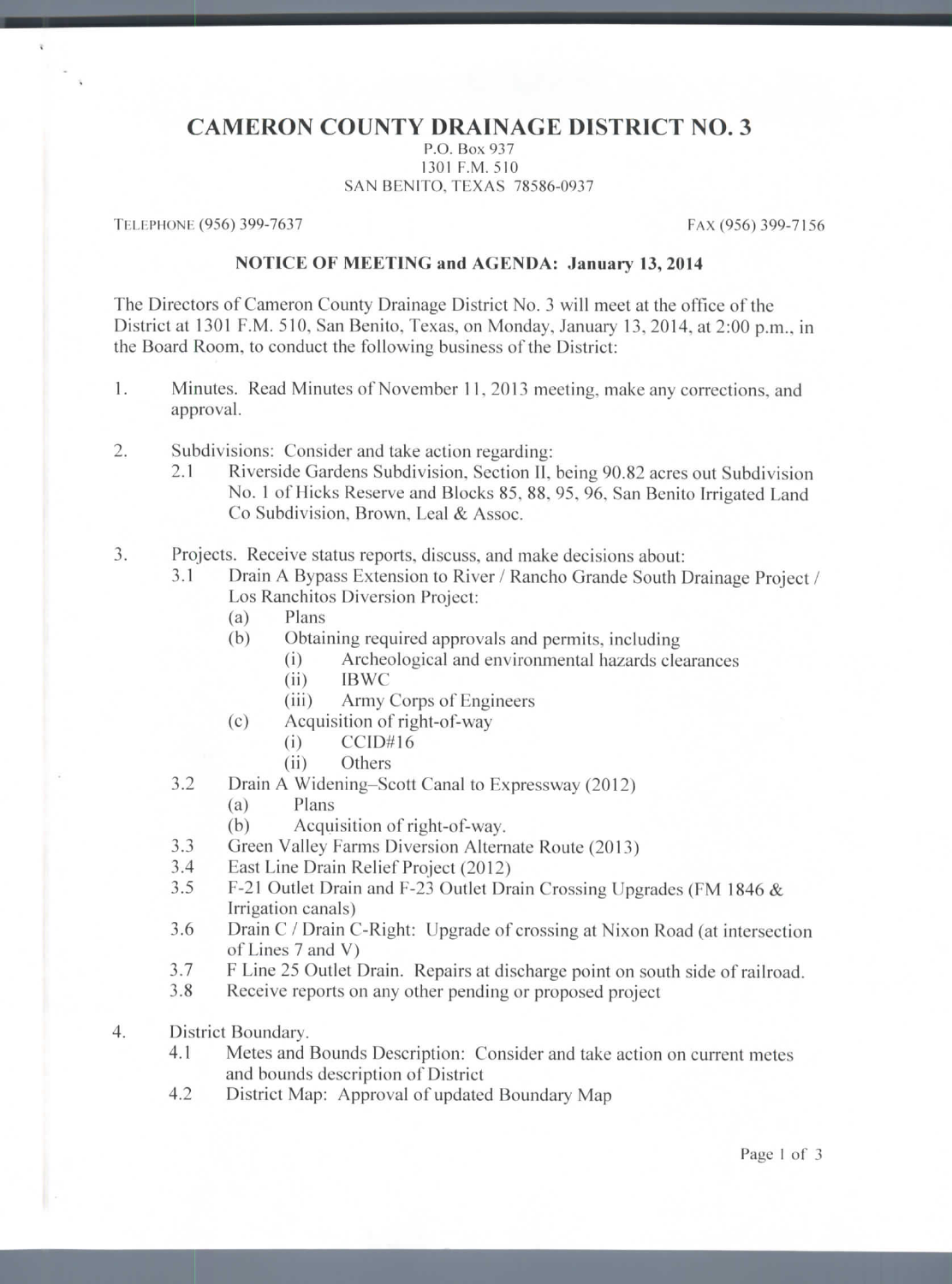- 5. Equipment. Consider bids and take action on purchase of 2 brushcutters.
- 6. Annexation; Report on annexation of 2.03 acres out of Partition Shares Five (5), Six (6). and Seven (7) in the partition of the Upper or Western One-Third of the San Pedro de Carricitos Grant
- 7. License Agreements/Permits/Interlocal Cooperation Contracts
	- 7.1 PUB: pipeline crossing of various drains. Consider and take action on License Agreement for crossings
	- 7.2 Drain B-5: City of San Benito Stookey Road extension. Consider and take action on Interlocal Cooperation Contract
	- 7.3 Drain A-11, Drain LI-1A, and La Paloma County Park Drain: License Agreement for road crossings with embedded utilities, down drains, electric transmission line crossings, and sewer force main in drain right-of-way, for Riverside Gardens Subdivision, Section II.
	- 7.4 Brown Drain No. 5: Request of East Rio Hondo Water Supply Corp. for 30 inch diameter water line crossing
	- 7.5 Texas Gas Service. Request for license agreement respecting natural gas line.
	- 7.6 Drain B-4: VDC Subdivision, Block 11. SBL&WCo-Down Drain Permit
	- 7.7 Drain C / Drain C-Right: Request of CRB Partners, LLC License for temporary golf cart crossing in Cottonwood Creek area.
	- 7.8 License for Down Drain for benefit of West 26.19 acres of Block 12, Parker Tract (owner: Rick Moses)
	- 7.9 Drain E-1 near intersection with Line 4–Cleofus Perkins: Request for Road Crossing
	- 7.10 Drain C/Drain C-Right: Down Drain Permit for Arbor Health Subdivision.
	- 7.11 Treasure Hills Relief Drain: Amendment of Permit for Utility Crossings for new VA Clinic to allow a manhole
	- 7.12 Drain D-2: Request for Down Drain
	- 7.13 Drain C-Right: Down Drain Permit for Harlingen Medical Center LP.
- 8. Reports. Receive reports and make decisions respecting the subject of such reports, including:
	- 8.1 Financial Reports:
		- (a) Monthly financial reports
		- (b) Quarterly investment
	- 8.2 Manager:

V

- 8.3 Attorney:
	- (a) Rules. Status report on revision of District's rules
	- (b) Election: May 10,2014
- 8.4 Engineer
- 8.5 Drain Supervisor: Monthly report
- 8.6 City of San Benito (if present)
- 9. Payment of accounts, wages, and directors services
	- 9.1 Ratification of checks issued since last meeting and before this meeting
	- 9.2 Issuance of checks this meeting